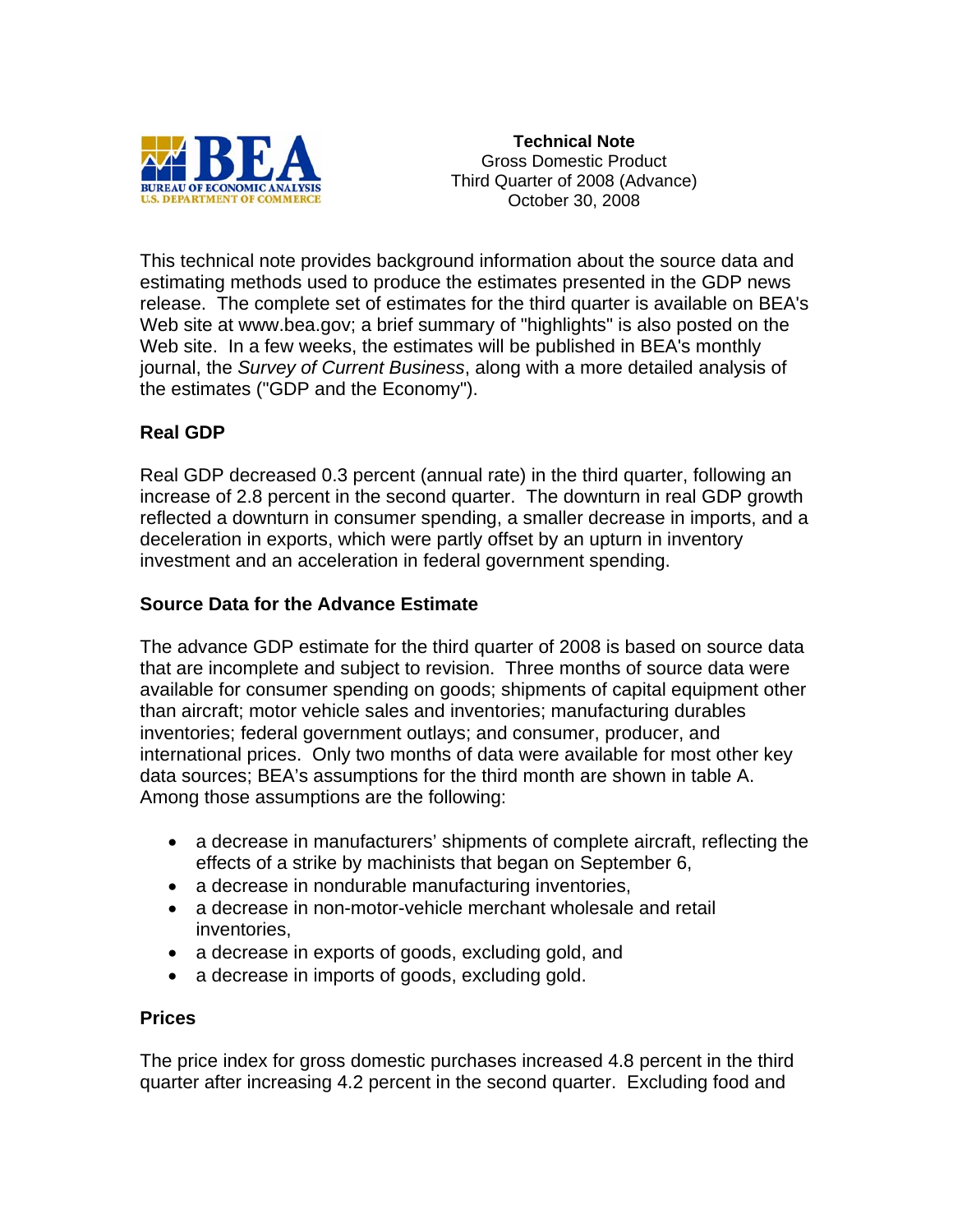energy prices, the price index for gross domestic purchases increased 3.1 percent in the third quarter, after increasing 2.2 percent in the second.

### **Disposable Personal Income**

Real disposable personal income (DPI) decreased 8.7 percent in the third quarter, following an increase of 11.9 percent in the second. Current-dollar DPI decreased 3.7 percent, following an increase of 16.7 percent. The downturn in third-quarter DPI reflected the pattern of the rebate payments to individuals from the Economic Stimulus Act of 2008. Excluding the rebate payments, real DPI increased 0.3 percent in the third quarter after decreasing 0.4 percent in the second. The rebate payments added \$61.5 billion (annual rate) to third quarter DPI, of which \$4.4 billion is shown as an increase in personal current transfer receipts and \$57.0 billion is shown as a reduction in personal current taxes. In comparison, the rebate payments added \$311.6 billion to second quarter DPI an increase in personal current transfer receipts of \$112.3 billion and a reduction in personal current taxes of \$199.4 billion.

## **Hurricane Ike**

During the third quarter, Hurricane Ike struck the Gulf Coast region, especially impacting coastal Texas and Louisiana. Because the effects of storms are not separately identified in BEA's source data, it is not possible to estimate their overall effect on GDP, but their impact is included in the GDP estimates. In particular, disruptions to oil and gas extraction and to petroleum and petrochemical production are reflected in BEA's estimates for inventory change in the nondurable manufacturing and wholesale trade industries.

The estimates of personal income also reflect some of the effects of the hurricane. Proprietors' income was reduced \$2.9 billion (annual rate) and rental income of persons was reduced \$8.9 billion, reflecting uninsured damages to fixed assets. Personal current transfer receipts were raised \$9.0 billion, reflecting benefits paid to individuals for the loss of personal property, such as motor vehicles and household furnishings and equipment. The net effect of these adjustments was to lower third quarter personal income \$2.8 billion.

Brent R. Moulton Associate Director for National Economic Accounts Bureau of Economic Analysis (202) 606-9606